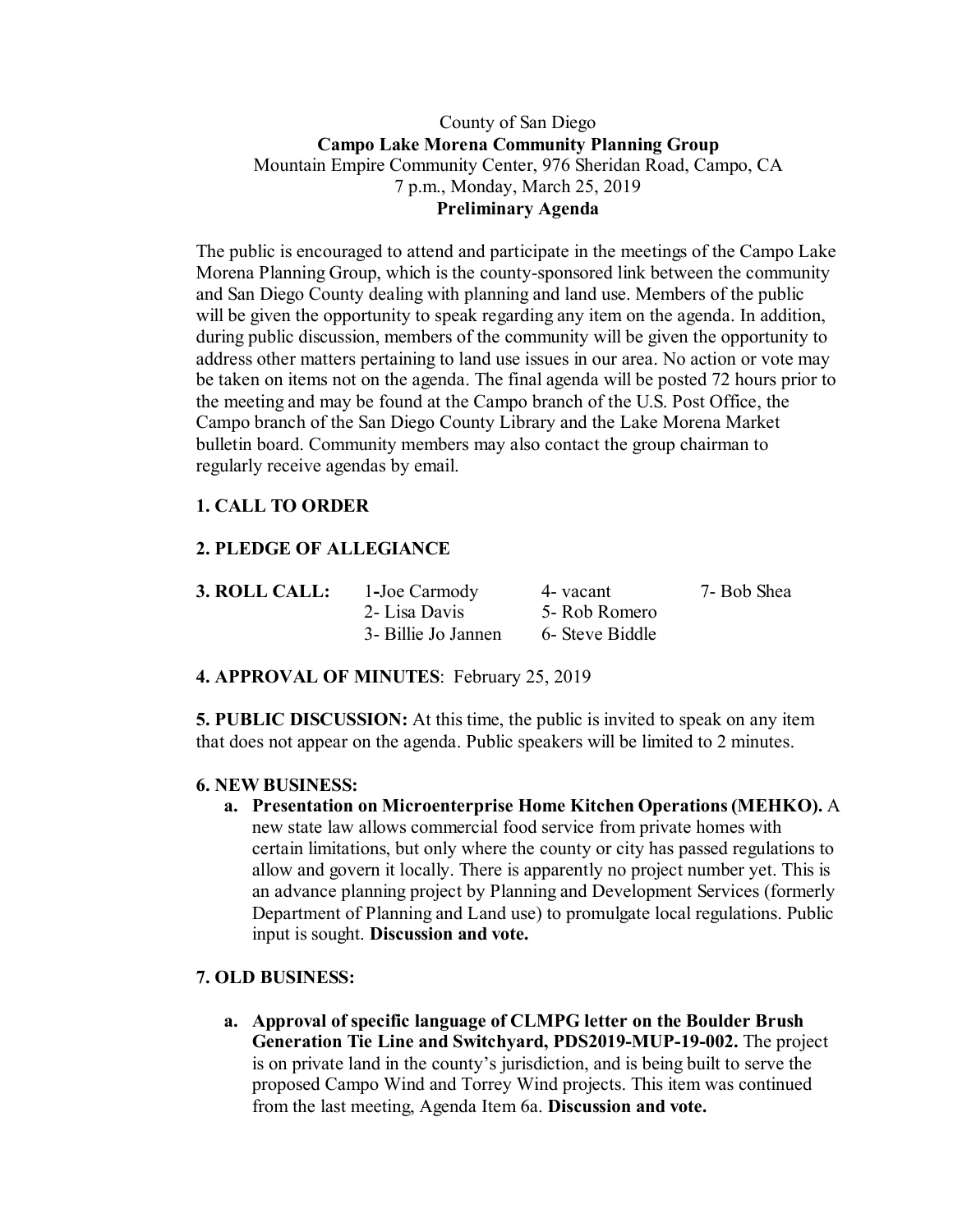- **b. Review of applicants for Seat 4.** The new 4-year term started January of this year. **Discussion and vote.**
- **c. Standing Subcommittee reports**: Groundwater, Rob Romero; Sewer and Septic, Joe Carmody; Community Economic Impacts, Steve Biddle; Traffic and Public Safety, Bob Shea. **Discussion only.**
- **d. Chairman's Report, Billie Jo Jannen**. **Discussion only.**

### **8. CORRESPONDENCE AND ANNOUNCEMENTS**

- **a. The Star Ranch vesting and landscape architecture maps** are available, both at meetings and by appointment with the CLMPG chairman. Staff has delayed release of the EIR until it can figure out what type of greenhouse gas analysis large projects should include**.** The ranch was offered for sale in an announcement sent out in late November. The Back Country Land Trust and several co-investors are negotiating to buy it. **The proposed plan is still in play and is part of the property offering, but will be abandoned if purchased by trust entities.**
- **b. We have received updated plans for the proposed 17-acre industrial solar application at 1827 Lake Morena Drive.** They are available, both at regular meetings and by appointment with the CLMPG chairman or Solar Subcommittee chairmen. Please contact Solar Subcommittee cochair Rob Romero or Joe Carmody to participate in formulating community responses to the several phases of planning
- **c. Update from George Barnett (Back Country Land Trust) in the Star Ranch negotiation.** Per Trust for Public Land, a formal sales/purchase agreement has not been signed, and no escrow has been opened, as there are a number of conditions to be worked out. However, there is an option agreement that allows the parties to reach a final sale/purchase once the tabled details are worked out. **Forwarded to group.**
- **d. N**otification of workshops being held for the county's update of the zoning code. Information on the county website here: https://www.sandiegocounty.gov/content/sdc/pds/advance/ldc.html. **Forwarded to group.**
- **e. Agenda for the March 8, 2019 Traffic Advisory Committee**. Nothing in our area. **Forwarded to group.**
- **f. Notice of preparation of an EIR for Jacumba Valley Ranch solar array.** The 90 MW of solar panels and 20 MW of storage are set on a